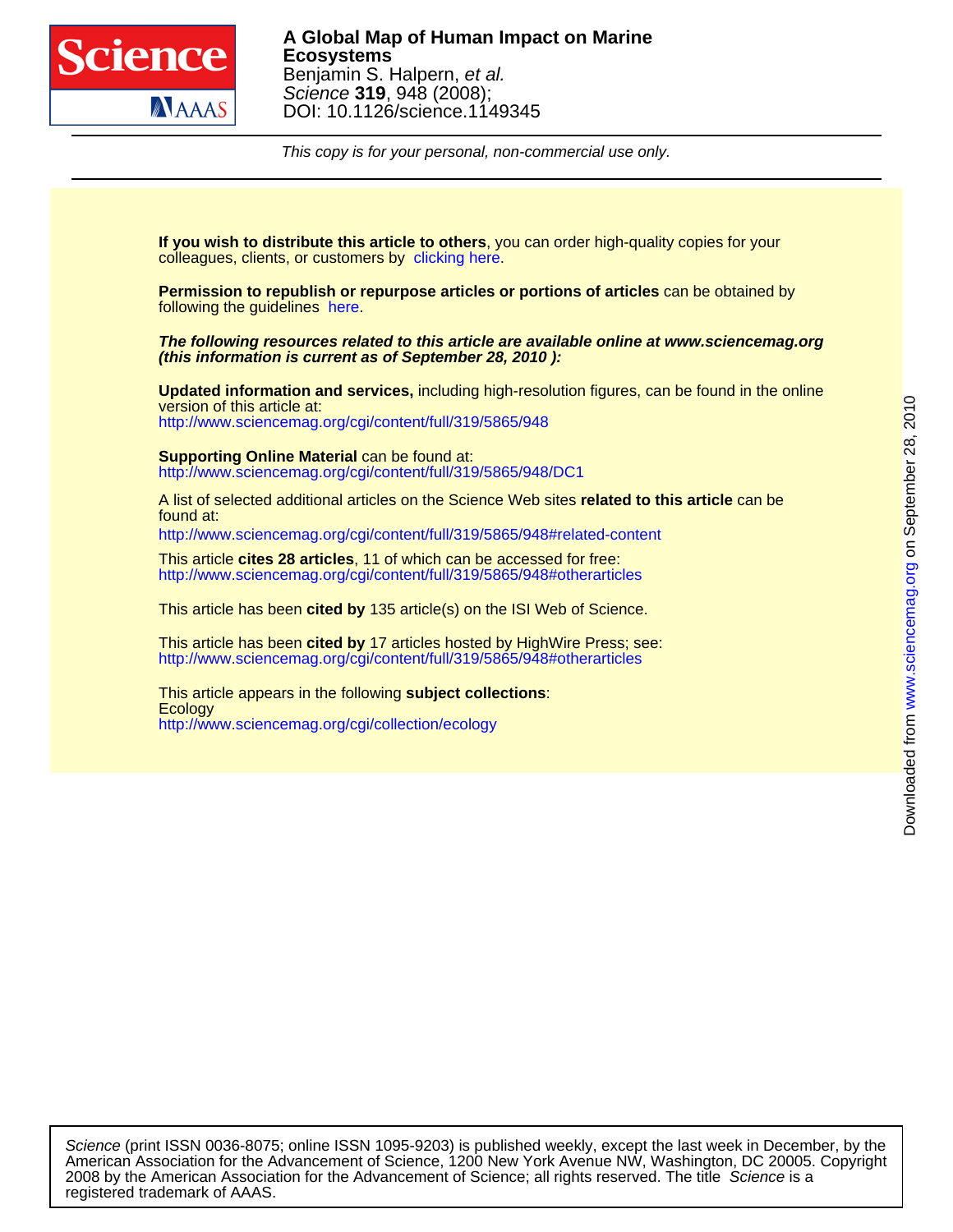Fig. 2. Subcellular localization of MBCDH1 and MBCDH2 (A and F), compared with polymerized actin stained with rhodamine-phalloidin (B and G), or antibodies against  $\beta$ -tubulin (C and H). Cells were exposed to antibodies against MBCDH1 after (A to E) or before (F to J) permeabilization. Overlay of MBCDH1 and MBCDH2



(green), actin (red), and b-tubulin (blue) reveals colocalization of MBCDH1 and MBCDH2 with actin (yellow) on the collar and at the basal pole (D and I). Differential interference contrast microscopy shows cell morphology (E and J). Brackets, collar of microvilli; arrow, apical organelle; arrowhead, basal pole; asterisk, cluster of autofluorescent bacterial detritus.

MBCDH1 and MBCDH2 lack the CCD and the M. brevicollis genome lacks a  $\beta$ -catenin ortholog.

Metazoan E-cadherins and flamingo cadherins are bound by pathogenic bacteria which exploit them as extracellular tethers during host cell invasion  $(31-33)$ . It is possible that choanoflagellate cadherins fill an equivalent role in binding bacterial prey for recognition or capture, functions consistent with the enrichment of MBCDH1 and MBCDH2 on the feeding collar (Fig. 2). If ancient cadherins bound bacteria in the unicellular progenitor of choanoflagellates and metazoans, cadherin-mediated cell adhesion in metazoans may reflect the co-option of a class of proteins whose earliest function was to interpret and respond to cues from the extracellular milieu. Indeed, the transition to multicellularity likely rested on the co-option of diverse transmembrane and secreted proteins to new functions in intercellular signaling and adhesion.

#### References and Notes

- 1. S. Tyler, Integr. Comp. Biol. 43, 55 (2003).
- 2. N. M. Brooke, P. W. Holland, Curr. Opin. Genet. Dev. 13, 599 (2003).
- 3. N. King, Dev. Cell 7, 313 (2004).
- 4. M. J. Wheelock, K. R. Johnson, Curr. Opin. Cell Biol. 15, 509 (2003).
- 5. R. A. Foty, M. S. Steinberg, Int. J. Dev. Biol. 48, 397 (2004).
- 6. W. J. Nelson, R. Nusse, Science 303, 1483 (2004).
- 7. B. M. Gumbiner, Nat. Rev. Mol. Cell Biol. 6, 622 (2005).
- 8. J. M. Halbleib, W. J. Nelson, Genes Dev. 20, 3199 (2006). 9. N. King, C. T. Hittinger, S. B. Carroll, Science 301, 361 (2003).
- 10. E. T. Steenkamp, J. Wright, S. L. Baldauf, Mol. Biol. Evol. 23, 93 (2006).
- 11. H. James-Clark, Annu. Mag. Natl. Hist. 1, 133–142; 188–215; 250–264 (1868).
- 12. D. J. Hibbert, J. Cell Sci. 17, 191 (1975).
- 13. G. Burger, L. Forget, Y. Zhu, M. W. Gray, B. F. Lang, Proc. Natl. Acad. Sci. U.S.A. 100, 892 (2003).
- 14. D. V. Lavrov, L. Forget, M. Kelly, B. F. Lang, Mol. Biol. Evol. 22, 1231 (2005).
- 15. A. Rokas, D. Kruger, S. B. Carroll, Science 310, 1933 (2005).
- 16. E. Jimenez-Guri, H. Philippe, B. Okamura, P. W. Holland, Science 317, 116 (2007).
- 17. Materials and methods are available as supporting material on Science Online.
- 18. T. Tanoue, M. Takeichi, J. Cell Sci. 118, 2347 (2005).
- 19. M. Adamska et al., Curr. Biol. 17, R836 (2007).
- 20. L. E. Marengere, T. Pawson, J. Cell Sci. Suppl. 18, 97 (1994).
- 21. J. Gerhart, Teratology 60, 226 (1999).
- 22. C. Jamora, E. Fuchs, Nat. Cell Biol. 4, E101 (2002).
- 23. R. Kemler, Trends Genet. 9, 317 (1993).
- 24. B. M. Gumbiner, J. Cell Biol. 148, 399 (2000).
- 25. O. Sakarya et al., PLoS ONE 2, e506 (2007).
- 26. N. Jones et al., Nature 440, 818 (2006).
- 27. G. M. Rivera et al., Proc. Natl. Acad. Sci. U.S.A. 103, 9536 (2006).
- 28. Y. Segawa et al., Proc. Natl. Acad. Sci. U.S.A. 103, 12021 (2006).
- 29. M. Perez-Moreno, C. Jamora, E. Fuchs, Cell 112, 535 (2003).
- 30. R. W. Carthew, Curr. Opin. Genet. Dev. 15, 358 (2005).
- 31. J. Mengaud, H. Ohayon, P. Gounon, R. M. Mege, P. Cossart, Cell 84, 923 (1996).
- 32. E. C. Boyle, B. B. Finlay, Curr. Opin. Cell Biol. 15, 633 (2003).
- 33. K. Blau et al., J. Infect. Dis. 195, 1828 (2007).
- 34. M. J. Telford, Curr. Biol. 16, R981 (2006).
- 35. Tree of Life Web Project, www.tolweb.org/tree [accessed 10 December 2007].
- 36. I. Letunic et al., Nucleic Acids Res. 34, D257 (2006).
- 37. A. Bateman et al., Nucleic Acids Res. 32, D138 (2004).
- 38. We thank S. Nichols, J. Nelson, A. Rokas, N. Patel, C. Tabin, and J. Reiter for critical reading of the manuscript and J. Chapman, A. Morris, and our laboratory for technical support and advice. Supported by the Gordon and Betty Moore Foundation Marine Microbiology Initiative and the Pew Scholars Program. N.K. is a Scholar in the Canadian Institute for Advanced Research. The M. brevicollis genome assembly and annotation data are deposited at DBJ/EMBL/ GenBank under the project accession ABFJ00000000. See tables S2, S3, and S4 and notes S1 and S2 for nucleotides, proteins, accession numbers, and sequences.

#### Supporting Online Material

www.sciencemag.org/cgi/content/full/319/5865/946/DC1 Materials and Methods SOM Text

Figs. S1 to S4 Tables S1 to S5 References

28 September 2007; accepted 13 December 2007 10.1126/science.1151084

## A Global Map of Human Impact on Marine Ecosystems

Benjamin S. Halpern, $1\ddagger$  Shaun Walbridge, $1*$  Kimberly A. Selkoe, $1:2* \ddagger$  Carrie V. Kappel, $^1$ Fiorenza Micheli,<sup>3</sup> Caterina D'Agrosa,<sup>4</sup>† John F. Bruno,<sup>5</sup> Kenneth S. Casey,<sup>6</sup> Colin Ebert,<sup>1</sup> Helen E. Fox,<sup>7</sup> Rod Fujita,<sup>8</sup> Dennis Heinemann,<sup>9</sup> Hunter S. Lenihan,<sup>10</sup> Elizabeth M. P. Madin,<sup>11</sup> Matthew T. Perry,<sup>1</sup> Elizabeth R. Selig,  $6.12$  Mark Spalding, <sup>13</sup> Robert Steneck, <sup>14</sup> Reg Watson<sup>15</sup>

The management and conservation of the world's oceans require synthesis of spatial data on the distribution and intensity of human activities and the overlap of their impacts on marine ecosystems. We developed an ecosystem-specific, multiscale spatial model to synthesize 17 global data sets of anthropogenic drivers of ecological change for 20 marine ecosystems. Our analysis indicates that no area is unaffected by human influence and that a large fraction (41%) is strongly affected by multiple drivers. However, large areas of relatively little human impact remain, particularly near the poles. The analytical process and resulting maps provide flexible tools for regional and global efforts to allocate conservation resources; to implement ecosystem-based management; and to inform marine spatial planning, education, and basic research.

**Humans depend on ocean ecosystems for**<br>important and valuable goods and ser-<br>vices, but human use has also altered<br>the oceans through direct and indirect means important and valuable goods and serthe oceans through direct and indirect means  $(1-5)$ . Land-based activities affect the runoff of pollutants and nutrients into coastal waters (6, 7) and remove, alter, or destroy natural habitat. Ocean-based activities extract resources, add pollution, and change species composition (8). These human activities vary in their intensity of impact on the ecological condition of communities (9) and in their spatial distribution across the seascape. Understanding and quantifying, i.e., mapping, the spatial distribution of human impacts is needed for the evaluation of tradeoffs (or compatibility) between human uses of the oceans and protection of ecosystems and the

services they provide  $(1, 2, 10)$ . Such mapping will help improve and rationalize spatial management of human activities (11).

Determining the ecological impact of human activities on the oceans requires a method for translating human activities into ecosystemspecific impacts and spatial data for the activities and ecosystems. Past efforts to map human impacts on terrestrial ecosystems (12), coral reefs  $(13)$ , and coastal regions  $(14–16)$  used either coarse categorical or ad hoc methods to translate human activities into impacts. We developed a standardized, quantitative method, on the basis of expert judgment, to estimate ecosystem-specific differences in impact of 17 anthropogenic drivers of ecological change (table S1) (9). The results provided impact weights (table S2) used to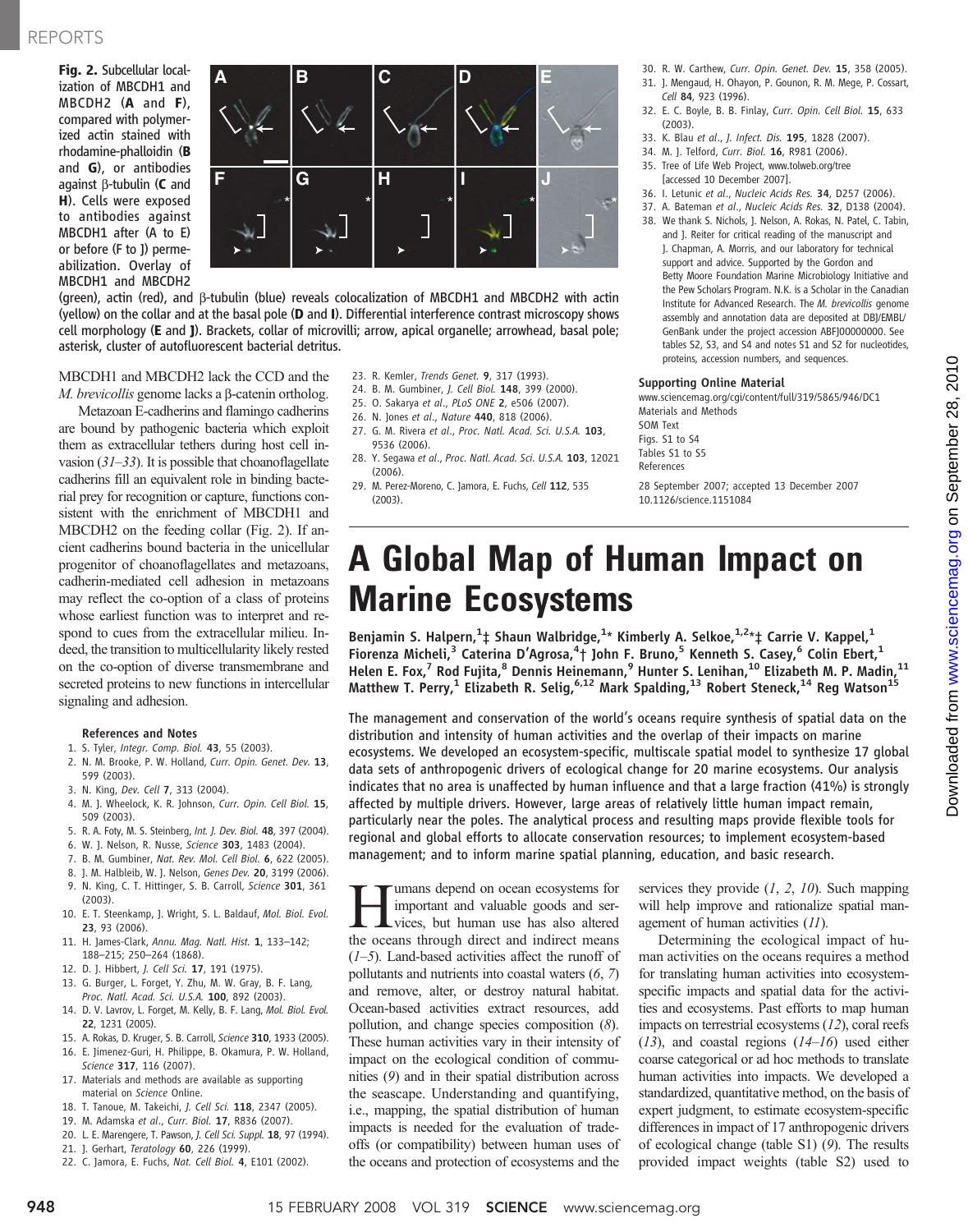combine multiple drivers into a single comparable estimate of cumulative human impact on 20 ecosystem types (17). We focused on the current estimated impact of humans on marine ecosys-

<sup>1</sup>National Center for Ecological Analysis and Synthesis, 735 State Street, Santa Barbara, CA 93101, USA. <sup>2</sup> Hawai'i Institute of Marine Biology, Post Office Box 1346, Kane'ohe, HI 96744, USA. <sup>3</sup> Hopkins Marine Station, Stanford University, Oceanview Boulevard, Pacific Grove, CA 93950-3094, USA. <sup>4</sup>Wildlife Conservation Society, 2300 Southern Boulevard, Bronx, NY 10460, USA. <sup>5</sup>Department of Marine Sciences, University of North Carolina at Chapel Hill, Chapel Hill, NC 27599–3300, USA. <sup>6</sup>National Oceanographic Data Center, National Oceanic and Atmospheric Administration (NOAA), 1315 East-West Highway, Silver Spring, MD 20910, USA. <sup>7</sup> Conservation Science Program, World Wildlife Fund—United States, 1250 24th Street NW, Washington, DC 20037, USA. <sup>8</sup>Environmental Defense, 5655 College Avenue, Suite 304, Oakland, CA, 94618, USA. <sup>9</sup>Ocean Conservancy, 1300 19th Street, NW, Washington, DC 20006, USA. <sup>10</sup>Bren School of Environmental Science and Management, University of California, Santa Barbara, CA<br>93106, USA. <sup>11</sup>Department of Ecology, Evolution, and Marine Biology, University of California, Santa Barbara, CA 93106, USA. <sup>12</sup>Curriculum in Ecology, University of North Carolina at Chapel Hill, Chapel Hill, NC 27599–3275, USA. 13Conservation Strategies Division, the Nature Conservancy, 93 Centre Drive,<br>Newmarket, CB8 8AW, UK. <sup>14</sup>School of Marine Sciences, University of Maine, Darling Marine Center, Walpole, ME 04353, USA. <sup>15</sup>Fisheries Center, 2202 Main Mall, University of British Columbia, Vancouver, V6T 1Z4, Canada.

\*These authors contributed equally to this work. †Present address: School of Life Sciences, Arizona State University, Tempe, AZ 85287–4501, USA. ‡To whom correspondence should be addressed. E-mail: halpern@nceas.ucsb.edu, selkoe@nceas.ucsb.edu

A

Fig. 1. Global map (A) of cumulative human impact across 20 ocean ecosystem types. (Insets) Highly impacted regions in the Eastern Caribbean (B), the North Sea (C), and the Japanese waters (D) and one of the least impacted regions, in northern Australia and the Torres Strait (E).

tems (within the last decade), as past impacts and future scenarios of human impacts are less tractable, though also important (17).

Predicted cumulative impact scores  $(I_C)$ were calculated for each  $1 \text{ km}^2$  cell of ocean

as follows: 
$$
I_C = \sum_{i=1}^{n} \sum_{j=1}^{m} D_i * E_j * \mu_{i,j}
$$
 where  $D_i$  is

the log-transformed and normalized value [scaled between 0 and 1  $(17)$ ] of an anthropogenic driver at location  $i$ ,  $E_i$  is the presence or absence of ecosystem *j* (either 1 or 0, respectively), and  $\mu_i$  is the impact weight for the anthropogenic driver  $i$  and ecosystem  $j$  [range 0 to 4 (table S2)], given  $n = 17$  drivers and  $m = 20$  ecosystems (fig. S1). We modeled the distribution of several intertidal and shallow coastal ecosystems lacking global data (17). Weighting anthropogenic drivers by their estimated ecological impact in this way resulted in a different picture of ocean condition compared with simply mapping the footprints of human activities or drivers (fig. S1). Summing across ecosystems allows cells with multiple ecosystems to have higher potential scores than areas with fewer ecosystems; sensitivity analyses showed that summing or averaging across ecosystems within cells resulted in similar global pictures of human impacts on marine ecosystems (17). The global impact of a

particular driver 
$$
(I_D)
$$
 is  $I_D = \sum_{i=1}^n D_i * E_j * \mu_{i,j}$  and

of all drivers on a particular ecosystem type  $(I_E)$ 

is 
$$
I_E = \sum_{j=1}^{m} D_i * E_j * \mu_{i,j}
$$
. This method produced

 $I_C$  scores ranging from 0.01 to 90.1. The  $I_C$ scores were significantly correlated with independent estimates of ecological condition in 16 mixed-ecosystem regions containing coral reefs (17, 18). The linear equation relating the two scores  $[R^2 = 0.63, P = 0.001$  (fig. S5)] was then used to divide  $I_C$  scores into six categories of human impact ranging from very low impact  $(I_C < 1.4)$  to very high impact  $(I_C > 15.5)$  (17).

Predicted human impact on the oceans shows strong spatial heterogeneity (Fig. 1) with a roughly bimodal distribution of per-cell  $I_C$  scores (Fig. 2), but with every square kilometer affected by some anthropogenic driver of ecological change. Over a third (41%) of the world's oceans have medium high to very high  $I_C$  scores [>8.5]  $(17)$ ], with a small fraction  $(0.5\%)$  but relatively large area (~2.2 million  $km^2$ ) experiencing very high impact  $(I_C > 15.5)$ . Most of the highest predicted cumulative impact is in areas of continental shelf and slope, which are subject to both land- and ocean-based anthropogenic drivers. Large areas of high predicted impact occur in the North and Norwegian seas, South and East China seas, Eastern Caribbean, North American eastern seaboard, Mediterranean, Persian Gulf, Bering Sea, and the waters around Sri Lanka (Fig. 1).



E

Low Impact (1.4-4.95)

B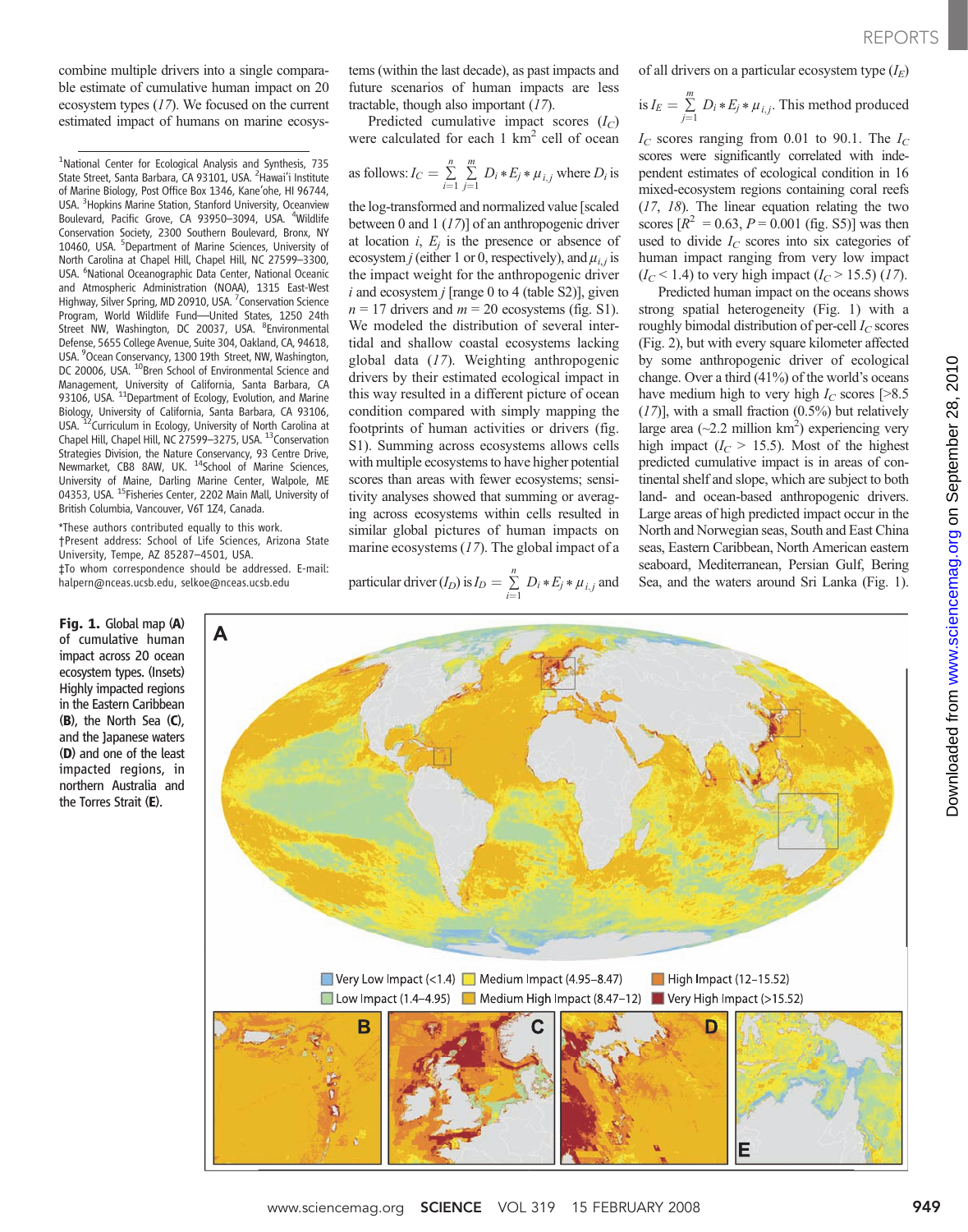Ecoregions, a classification of coastal  $\left($  <200 m depth) areas based on species composition and biogeography (19), also showed variation in scores indicating differential risks to unique marine assemblages (table S3).

The majority of very low impact areas (3.7% of the oceans) occurs in the high-latitude Arctic and Antarctic poles (Fig. 1), in areas with seasonal or permanent ice that limits human access. However, our analyses did not account for illegal, unregulated, and unreported (IUU) fishing,

which may be extensive in the Southern Ocean (20), or atmospheric pollution, which may be particularly high in the Arctic (21). Furthermore, projections of future polar ice loss (22) suggest that the impact on these regions will increase substantially. In general, small human population and coastal watershed size predict light human impact (Fig. 1E) but do not ensure it, as shipping, fishing, and climate change affect even remote locations—e.g., impact scores are relatively high in the international waters of the Patagonian



Fig. 2. Histogram of cumulative impact scores depicting the fraction of global area that falls within each impact category. There are no zeros; histogram bars are in bins of 0.1. Categories described in (17). (Insets) Expanded views of the tail of values.

Fig. 3. The distribution of cumulative impact scores for each ecosystem in our analyses (means in parentheses). Individual ecosystem scores have a smaller range of values than cumulative impact scores (Fig. 2) because the latter sum all ecosystem-specific scores within a cell. Groundtruthed estimates of coral reef condition (17) were used to identify  $I_F$  values at which coral reefs experience medium high to very high impact, as indicated on the coral reef histogram. Note differences in y-axis scales.



shelf. In some places, predicted impact scores may be higher than anticipated because many anthropogenic drivers are not readily observable. Conversely, impact scores may seem unexpectedly low in other locations because a more abundant but less-sensitive ecosystem (e.g., soft sediment) surrounds a sensitive, but rare, ecosystem (e.g., coral reefs).

Ecosystems with the highest predicted cumulative impact scores include hard and soft continental shelves and rocky reefs (Fig. 3). Coral reefs, seagrass beds, mangroves, rocky reefs and shelves, and seamounts have few to no areas remaining anywhere in the world with  $I_C \leq 1.5$ (Fig. 3). Indeed, our data suggest that almost half of all coral reefs experience medium high to very high impact (13, 17, 23). Shallow soft-bottom and pelagic deep-water ecosystems had the lowest scores (>50% of these ecosystems have  $I<sub>C</sub>$  < 1.1 and 1.2, respectively), partly because of the lower vulnerability of these ecosystems to most anthropogenic drivers (table S2). Overall, these results highlight the greater cumulative impact of human activities on coastal ecosystems.

Perhaps not surprisingly, anthropogenic drivers associated with global climate change are distributed widely (Fig. 4A) and are an important component of global cumulative impact scores, particularly for offshore ecosystems. Other drivers, in particular commercial fishing, are also globally widespread but have smaller cumulative impacts because of their uneven distribution. Land-based anthropogenic drivers have relatively small spatial extents and predicted cumulative impacts (Fig. 4A), but their cumulative impact scores approach those of other more widespread drivers within coastal areas where they occur (Fig. 4B). The spatial distribution of land-based impacts is highly heterogeneous but positively spatially correlated. Therefore, management of coastal waters must contend with multiple drivers in concert. Coordination with regulating agencies for urban and agricultural runoff is warranted, although such efforts can be challenging when watersheds cross jurisdictional boundaries. Where anthropogenic drivers tend to be spatially distinct (uncorrelated), as with commercial shipping versus pelagic high-bycatch fishing, management will require independent regulation and conservation tools. Assessing positive and negative spatial correlations among drivers can help anticipate potential interactions (24) and provides guidance in adjusting spatial management accordingly.

Our approach may be used to identify regions where better management of human activities could achieve a higher return-on-investment, e.g., by reducing or eliminating anthropogenic drivers with high impact scores (fig. S2). It may also be used to assess whether or how human activities can be spatially managed to reduce their negative impacts on ecosystems. For example, fishing zones have been shifted to decrease impacts on sensitive ecosystems (25), and navigation lanes have been rerouted to protect sensitive areas of the ocean (26). Wide-ranging fish stocks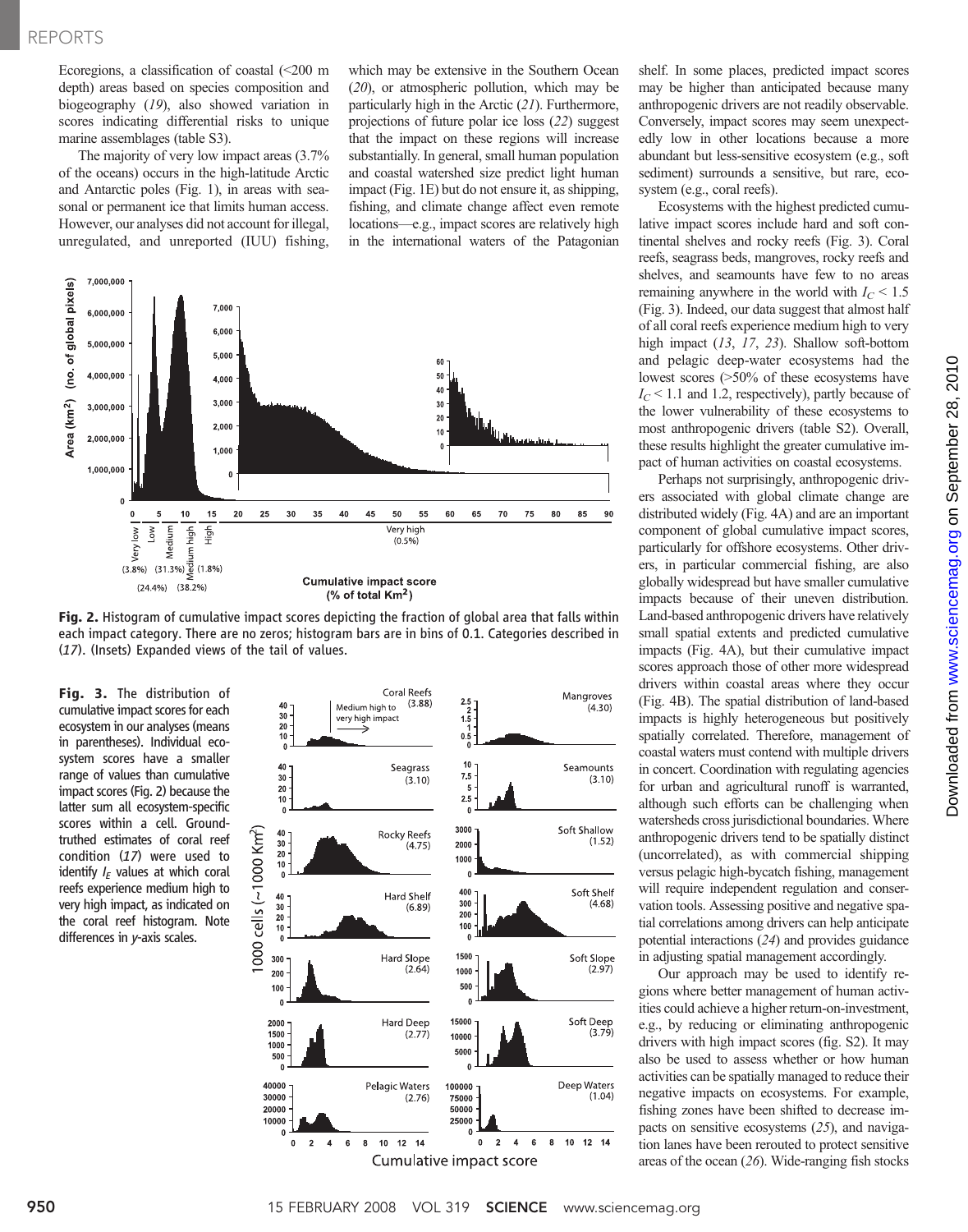and those that occur primarily in international waters present challenges in determining who must take responsibility for management. If ecosystem-specific weighting values  $(\mu_{i,j})$  are excluded, we can also evaluate the distribution, or footprint, of summed anthropogenic drivers of ecosystem change. This global footprint of drivers correlates with the distribution of cumulative impact scores ( $R^2 = 0.83$ ), but ignores the important small-scale spatial patterns that emerge when accounting for ecosystem vulnerability  $(fig. S1)$   $(17)$ .

Our results represent the current best estimate of the spatial variation in anthropogenic impacts. Although these estimates are conservative and incomplete for most of the ocean, they potentially inflate human impacts on coastal areas because we used an additive model (17). Averaging impacts across ecosystems produced highly correlated results, very similar to those from the additive model (17), which suggests such inflation is limited, if it exists. Furthermore, the large extent of the ocean that our model predicts to be negatively affected by human activities will likely increase once additional drivers, their historical effects, and possible

synergisms are incorporated into the model. Key activities with significant impacts on marine ecosystems but without global data include recreational fishing (27), aquaculture (28, 29), disease (30), coastal engineering (habitat alteration), and point-source pollution (31). Most of these activities primarily affect intertidal and nearshore ecosystems rather than offshore ecosystems, which suggests that our estimates for nearshore areas are particularly conservative. In addition, the spatial data for many anthropogenic drivers were derived from valid but inexact modeling approaches (17). Ecosystem data were highly variable in quality, both within and among ecosystem types, and in many cases, we may have underestimated the full extent of these ecosystems and, therefore, the cumulative impact scores. Furthermore, many changes occurred in the past with lasting negative effects, but the drivers no longer occur at a particular location, e.g., historical overfishing (4) or past coastal habitat destruction (32). Although we used a conservative, additive model, some drivers may have synergistic effects (24). Despite these limitations, this analysis provides a framework and baseline that can be built upon with future

incorporation or refinement of data. It is noteworthy that the data gaps emphasize the need for research on the most basic information, such as distribution of habitat types and whether and how different anthropogenic drivers interact.

Humans depend heavily on goods and services from the oceans, and these needs will likely increase with a growing human population (10). Our approach provides a structured framework for quantifying the ecological tradeoffs associated with different human uses of marine ecosystems and for identifying locations and strategies to minimize ecological impact and maintain sustainable use. In some places, such strategies can benefit both humans and ecosystems, for example, using shellfish aquaculture both to provide food and to improve water quality. Our analytical framework can easily be applied to local- and regional-scale planning where better data are available and can be extended by incorporating other types of information, such as species distribution or diversity data  $(33-35)$  to identify hot spots with both high diversity and high cumulative human impacts that perhaps deserve conservation priority. A key next research step will be



Fig. 4. Total area affected (square kilometers, gray bars) and summed threat scores (rescaled units, black bars) for each anthropogenic driver (A) globally and (B) for all coastal regions <200 m in depth. Values for each bar are reported in millions.